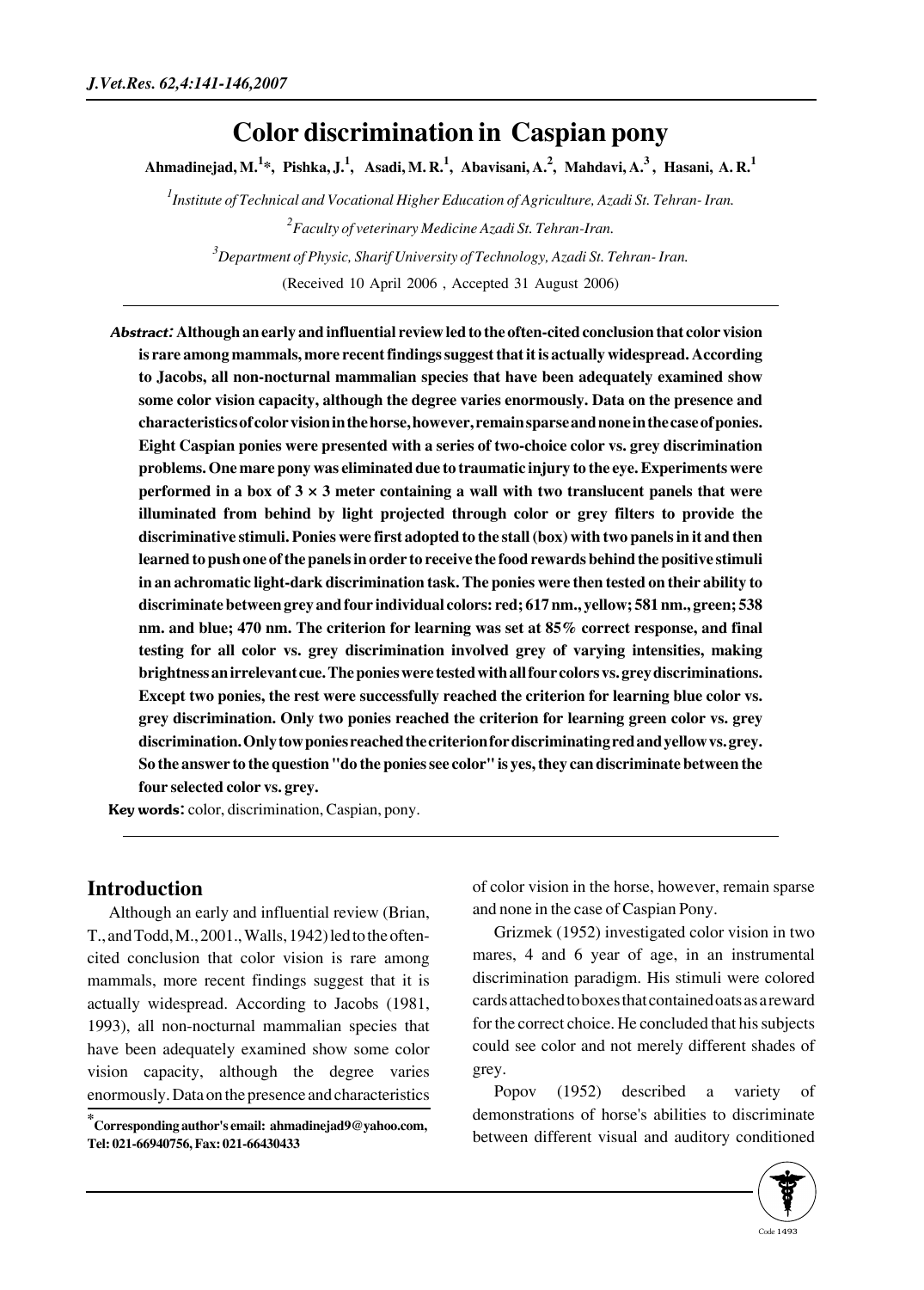| Pony     | <b>Breed</b> | Age  | <b>Sex</b> | Type of work |
|----------|--------------|------|------------|--------------|
| Masoleh  | Caspian      | 5Y   | Mare       | Light work   |
| Sharareh | Caspian      | 8.5Y | Mare       | Light work   |
| Homa     | Caspian      | 12Y  | Mare       | Light work   |
| Nasir    | Caspian      | 16Y  | Stallion   | Light work   |
| Hormoz   | Caspian      | 11Y  | Stallion   | Light work   |
| Shahin   | Caspian      | 9Y   | Stallion   | Light work   |
| Vahid    | Caspian      | 5Y   | Stallion   | Light work   |

**Table 1. Breed, age, sex and work classification of all subjects.**

**Table2. Percentage of correct response on light-dark discrimination.**

| Subject  | Positive stimulus |    | Session 1   Session 2 |
|----------|-------------------|----|-----------------------|
| Masoleh  | Light             | 61 | 88                    |
| Sharareh | Light             | 75 | 86                    |
| Homa     | Light             | 58 | 89                    |
| Nasir    | Dark              | 59 | 91                    |
| Hormoz   | Dark              | 72 | 94                    |
| Shahin   | Dark              | 63 | 89                    |
| Vahid    | Dark              | 76 | 86                    |

**Table 3. Percentage of correct response to discrimination for Ponies used in this experiment.**

| Horse         | <b>B</b> le | Green | Red  | Yellow |
|---------------|-------------|-------|------|--------|
| Masooleh      | 85.2        | 68.8  | 70   | 67.6   |
| Sharareh      | 96.7        | 56.7  | 59.1 | 49.7   |
| Homa          | 85.8        | 79.4  | 69.4 | 79.4   |
| Nasir         | 97.9        | 69.1  | 80   | 88.8   |
| <b>Hormoz</b> | 88.2        | 89.1  | 80   | 68.5   |
| Shahin        | 52.5        | 69.1  | 86.4 | 58.2   |
| Vahid         | 71.6        | 98.8  | 69.1 | 78.8   |

stimuli in a classical conditioning of a leg withdrawal response, including a brief report of a demonstration that one horse was able to respond differently to red, green, yellow and violet light projected on a screen.

In light of no data on Caspian Pony color discrimination ability, the discrepancy between findings, and the inconclusiveness of the most recent study, further investigation seemed warranted. The present study was designed to explore color vision in an instrumental discrimination paradigm with light transmitted through filters as discriminative stimuli and proper control for brightness. To the authors'





**Figure 1: Discrimination Percentage For Masooleh.**

knowledge, this study is the first report on the color discrimination in the Caspian pony. This result was founded by Agricultural Research and Education Organization (AREO).

### **Materials and Methods**

**Participants:** A total of eight Caspian ponies of both sex (4 each) with the age range between 4-16 years old were selected for this experiment (Table 1). The ponies were prechecked for any abnormalities in the eyes. All ponies began the pre-test training, but one mare pony was eliminated due to traumatic injury to the eye. The remaining 7 ponies began the preliminary light -dark discrimination training and were used as subjects for color discrimination training (table 2). The ponies were housed in four (two each)  $3.5 \times 4.5$  meter paddock and fed the formulated alfa alfa pellets three times a day with water available ad libitum. The ponies were in their regular training program, but were not exercised on the test days.

**Apparatus:** The ponies were tested in a modified designed stall (figure1) measuring  $3.5 \text{m} \times 3.5 \text{m} \times 2 \text{m}$ (high). The floor of the box (stall) was concrete covered with wood shavings, and three of the walls were made from blocks (covered with dark clothing). One of the walls contained a push back door that allowed controlled entrance to the box from the adjourning paddock.

The testing apparatus has built into the wall adjoins to the push back door. Two  $0.75m \times 0.75m$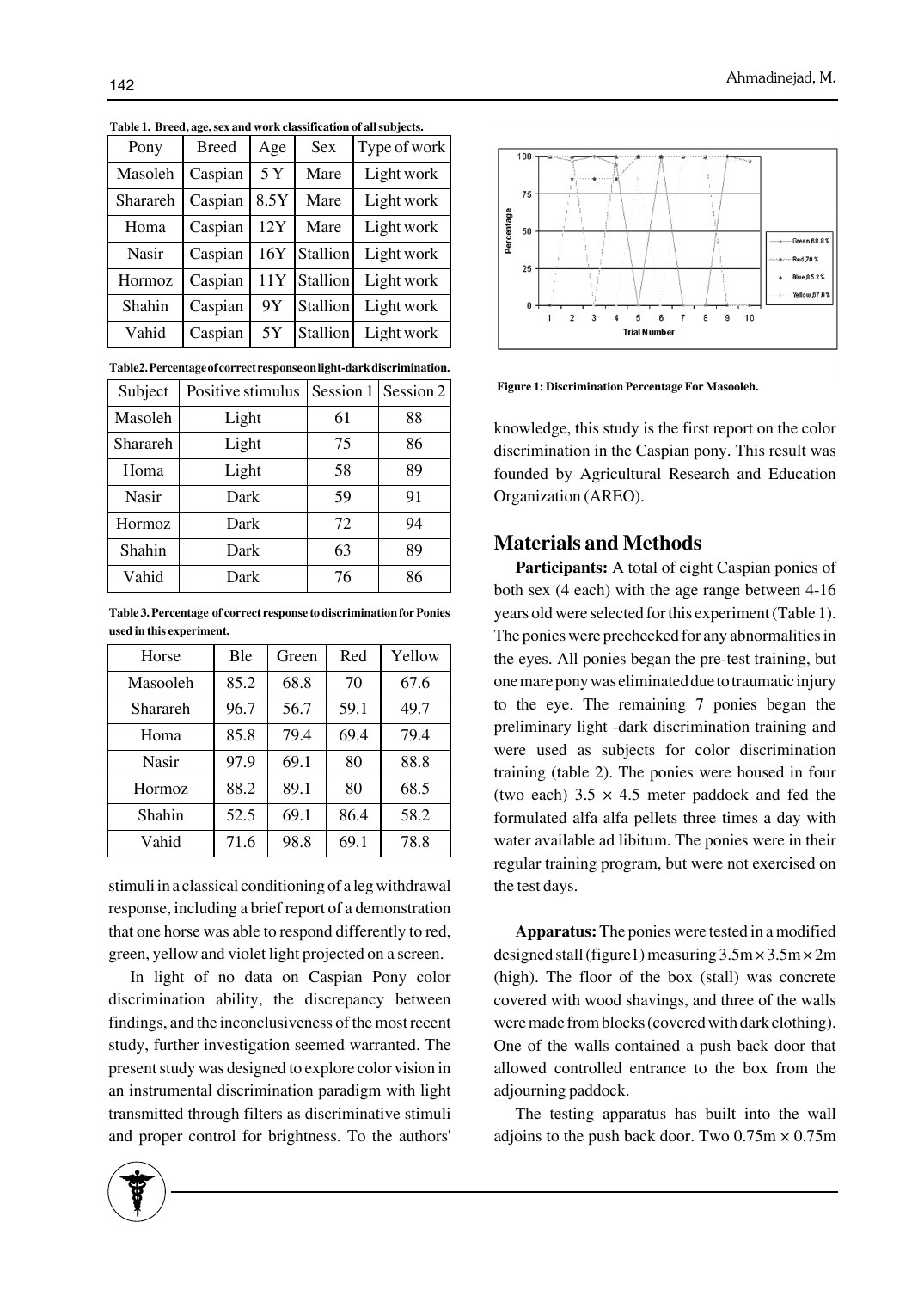

**Figure 2: Discrimination Percentage For Sharareh.**

stimulus panels were positioned in the wall 0.65m from the ground, 1.10m apart and 0.6m from the wall and 0.65m from the push back door. These panels were hinged at the top and swang inward, away from the pony, when the ponies pushed against the panels with its nose, allowing access to a food bowel mounted just behind the lower edge of each panel. The two stimulus panels were constructed of sheets of translucent plastic, and were illuminated from the opposite box (stall) by two projectors (Unimatt, 2000 w, Japan).

Colors were presented by use of gelatin plastic films, standardized for spectral and total transmittance that could be easily interchanged in front of each panels. The four color used were red; 617 nm., yellow; 581 nm., green; 538 nm. and blue; 470 nm.. The wavelengths were measured by the Light laboratory of the Physic's Department of the Sharif University of Technology (Tehran). The grey filter was used to provide non-color stimuli in order to





**Figure 3: Discrimination Percentage For Homa.**

prevent confounding of the hue and the brightness.

**Procedure:** Adaptation and pre-training; During a 2 days pre test training period, the ponies were habituated to the testing box and trained to eat from the test panels. On the first day of adaptation, the test box was wide open and the ponies were allowed to move around and learn to go towards the panels and eat from each panel. The food bowels were provided behind the panels during the pony's presentation in the box. This procedure was repeated every half an hour for each pony.

On day 2, the stimulus panels were covered with simple plastic and the ponies were learned to push the plastic covering of the panel and eat from the food bowels, already behind each panel. This procedure was repeated several times, with the stimulus panels covering gradually lowered as the ponies accepted the apparatus.



**Figure 4: Discrimination Percentage For Nasir. Figure 5: Discrimination Percentage For Hormoz.**

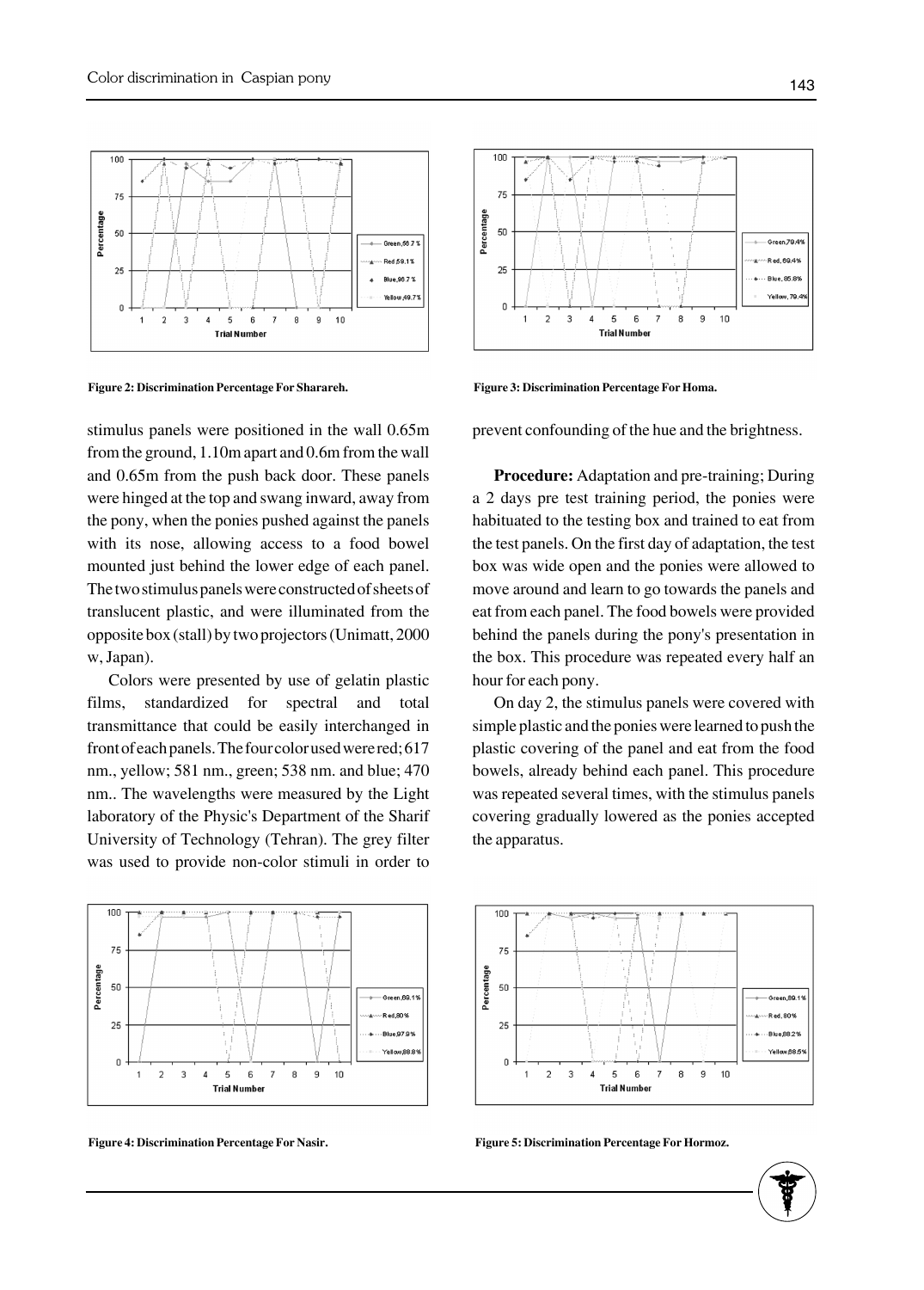

**Figure 6: Discrimination Percentage For Shahin. Figure 7: Discrimination Percentage For Vahid.**

**Light-dark discrimination:** Ponies were divided in to two groups (four each, one of the mare ponies was eliminated due to eye injury) for counter balancing. Each pony was first taught a simple lightdark discrimination in order to establish the basic pattern of responding differential to one of the two stimuli. The light stimulus was an achromatic (white) light and the dark stimulus was no light at all. Two ponies from each group were conditioned to the light stimulus as the positive stimulus and the remaining two ponies were conditioned to the dark stimulus as positive. If the pony could successfully perform the discrimination test, then error committed during color testing could not be attributed to a basic inability to learn two-choice discrimination.

The ponies were fasted for 12 hours before each test. The test was performed mostly at the evening time, to increase visibility of the stimuli.

Before each trial, an assistant prepared the stimuli and reward from behind the panel, while the handler or other assistant turned the ponies around in the paddock between trials. To eliminate the odor as a cue a light deodorant was sprayed before each trial. The position in which the two stimuli were presented was varied randomly over trials, with two constraints; the positive (correct) stimulus was presented an equal number of times on the left and right panels over the sessions, and was never on the same side for more than four consecutive trials. The criterion for discrimination learning was set at 85% correct responses.



**Color-discrimination training:** After each participant reached criterion on light-dark discrimination, color discrimination training began using the same procedure. Stimulus consisted of one illuminated through a colored filter and another panel illuminated through a grey filter. Ten trials for each pony for each color (40 trials for each pony for four color) were performed and when each pony discriminated the respective color from grey and reached the criterion of 85% or more, it was proposed as positive discrimination, but if the discrimination percentage was below 85% it was marked as negative discrimination.

#### **Results**

The performance of all subjects on the preliminary light-dark discrimination is summarized in table 2. The ponies which met the criterion level of 85% did so on the day two (session 2) of the experiment.

The graphs shows each pony's data from each color with percent correct for each session plotted on the Y-axis and trial number on the X-axis. The graphs are presented in the order the colors were used for that pony.

**Blue** *vs***. grey:** All ponies learned this task reasonably and soon had ten consecutive trials above 85% correct (except Shahin which was 52.5%), even when it was the first condition they experienced (table 3, fig. 6).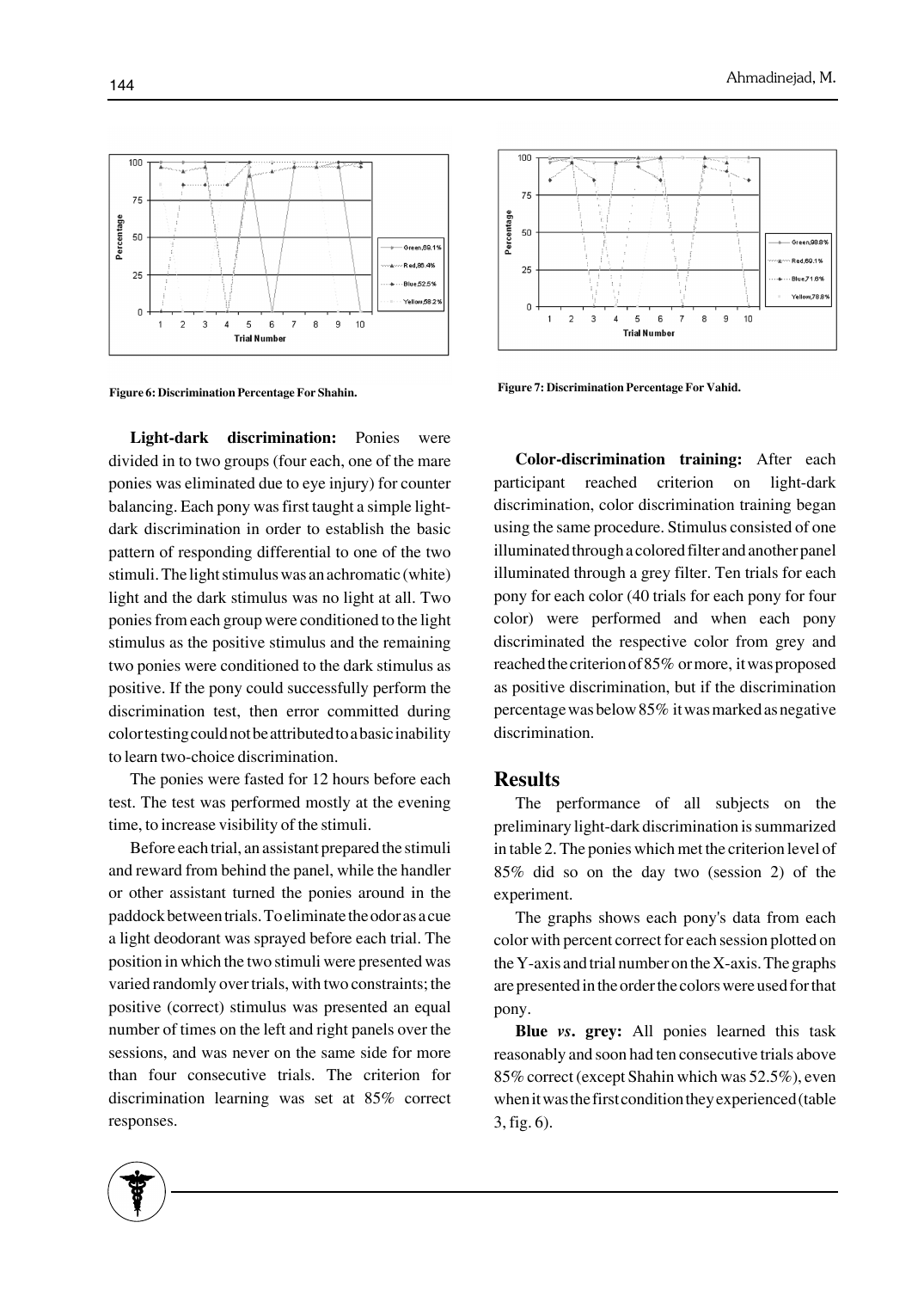**Green** *vs***. grey:** Except Vahid (table 3, fig. 7) and Hormoz (table 3 fig. 5) which with 98.8% and 89.1% (respectively) crossed the criterion level, none of the ponies reached the criterion level. Homa with 79.4% (table 3, fig. 3) correct response got closed to the criterion, but once again she could not make this discrimination as well as she had blue vs. grey (85.8% in that case). Masoleh, Sharareh, Nasir and Shahin with 68.8, 56.7, 69.1 and 69.1% discrimination rate (respectively) could not reach the criterion level (tables 3, figs. 1, 2, 4, and 6).

**Red** *vs***. grey:** Except Shahin with 86.4% discrimination rate (table 3, fig. 6) none of the ponies managed to reach above 80% correct response.

The discrimination rate for Masoleh, Sharareh, Homa and Vahid were 70%, 59.1%, 69.4% and 69.1% respectively (table 3, figs. 1, 2, 3 and 7) . Nasir and Hormoz with 80% discrimination rate got close to the criterion (table 3, figs. 4 and 5), but once again they could not this discrimination as good as they had blue vs. grey.

**Yellow** *vs***. grey:** This was not so easy. The average discrimination percentage for this color was about 71% (below the criterion level!). Nasir with 88.8% discrimination rate crossed the criterion level (table 3, fig. 4), Homa and Vahid (79.4% and 78.8% discrimination rate) got close, showing they could do the task to some extent (table 3, figs. 3 and 7), but they could not make this discrimination as easily as they had blue vs. grey. The rest of the ponies could not cross more than70% discrimination rate.

#### **Discussion**

Except Shahin and Vahid, remaining five subjects could discriminate blue from grey. Only Hormoz and Vahid could discriminate green from grey where as other five subjects could not reach the criterion  $(85\%)$ .

Except Shahin none of the subjects could discriminate red from grey. Only Nasir could discriminate yellow from grey. All seven subjects could discriminate at least one color from grey.

Although Grizmek (1952) reported that subjects learned the discrimination involving yellow and green most easily, had more difficulty with blue and had the most difficulty with red, the result of the present study showed that the subjects learned the discrimination of blue from grey most easily (in contrast with Grizmek's findings) and had more difficulty discriminating red and yellow from grey.. Masoleh, Sharareh, Homa and Nasir were not able to discriminate green and red from grey even though they were successful with blue, suggesting a possible color blindness affecting medium-wave length receptors.

The present findings thus provide evidence for color vision in pony, which can respond differently to blue, green, yellow and red vs. grey.

In Conclusion, So what is the answer to this question; do ponies see color?

The answer is yes, they could definitely see the differences between blue vs. grey, green vs. grey, red vs. grey and yellow vs. grey. They can tell blue from grey most easily, green and red to some extent but they find much more difficult to tell yellow from grey.

More research is now needed to answer the question this work has raised. Can ponies tell various colors apart? We will have to wait and see!

### **References**

- 1. Brian, T., Todd, M.(2001) Vision and hearing in horses. JAVMA. 218: 1567-1574.
- 2. Grizmek, B.(1952) Versuche uber das farbsehen von Pflanzeneseem: I. Das farbige sehen (und die Sehescharfe) von Pferden. Z. Tierpsychol. 9: 23-29.
- Hanggi, E. B., Ingerso, J. F., Waggoner, T. L. (2007) 3. Color vision in horses (equus caballus) ; deficiencies identified using a pseudoisochromatic plate test. J. Comp. Psychol. Feb. 121: 65-72.
- 4. Hall, C. A., Cassaday, H. J., Vincent C. J., Demingtun, A. M. (2006) Cone excitation ratio correlate with color discrimination performance in the horse(equus caballus). J. Comp. Psychol. Nov., 120: 438-448.
- 5. Hammel, T., Klamb, T. C. (2006)\Eye development random precision in color vision.; Curr. Biol. May; 16: R 361-363.

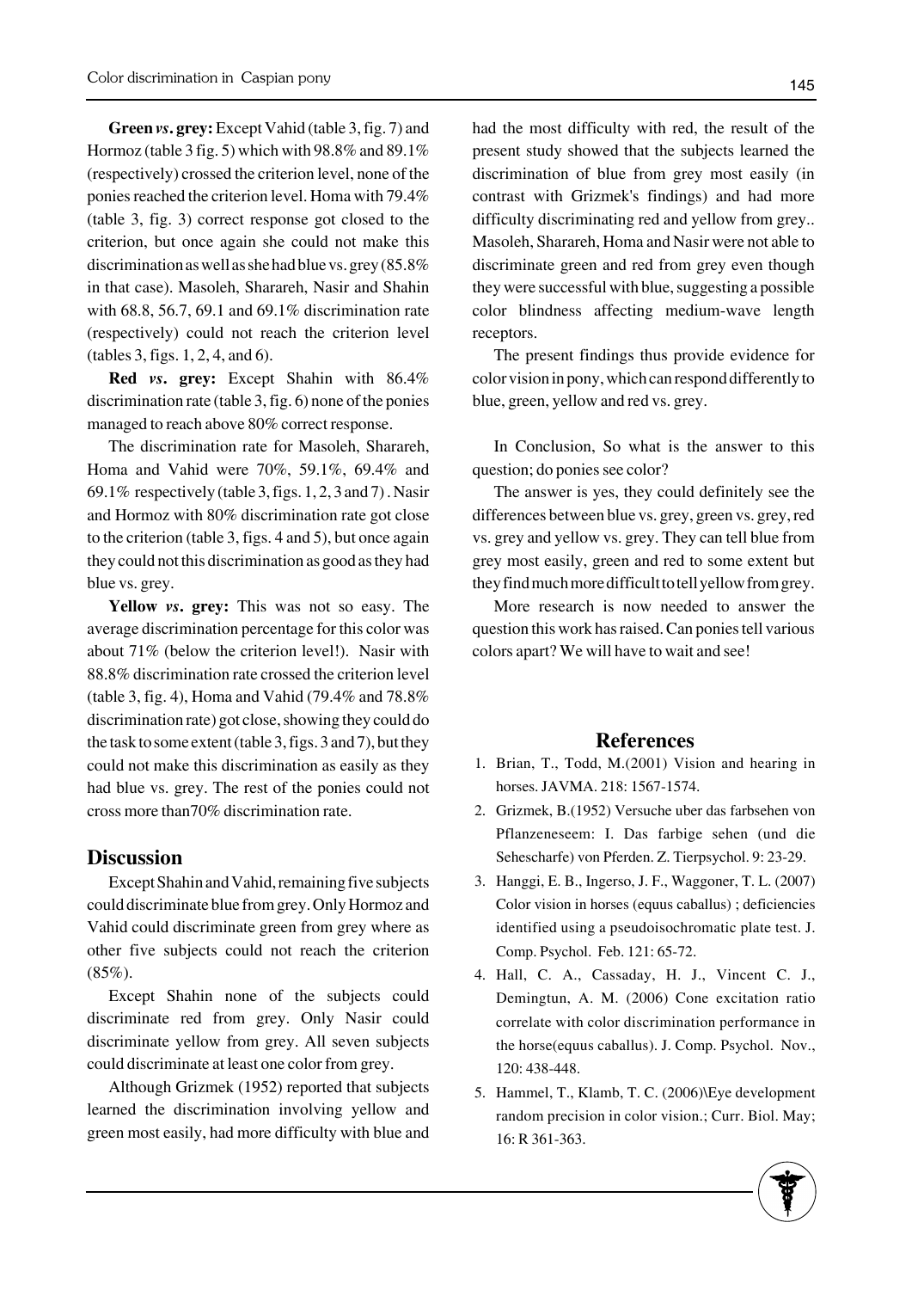- 6. Jacobes, G. H. (2004) Comparative color vision. The Visual Neurosciences. 2: 962-973.
- 7. Jacobes, G. H. (1993) The distribution and nature of color vision among the mammals. Biol. Rev. 68: 413- 471.
- 8. Popov, N. F. (1956) Osobennosti vysshei nervnoi deyatelonsti loshadei. Zh. Vyssh. Nervn. Deyat. 6:718-725.